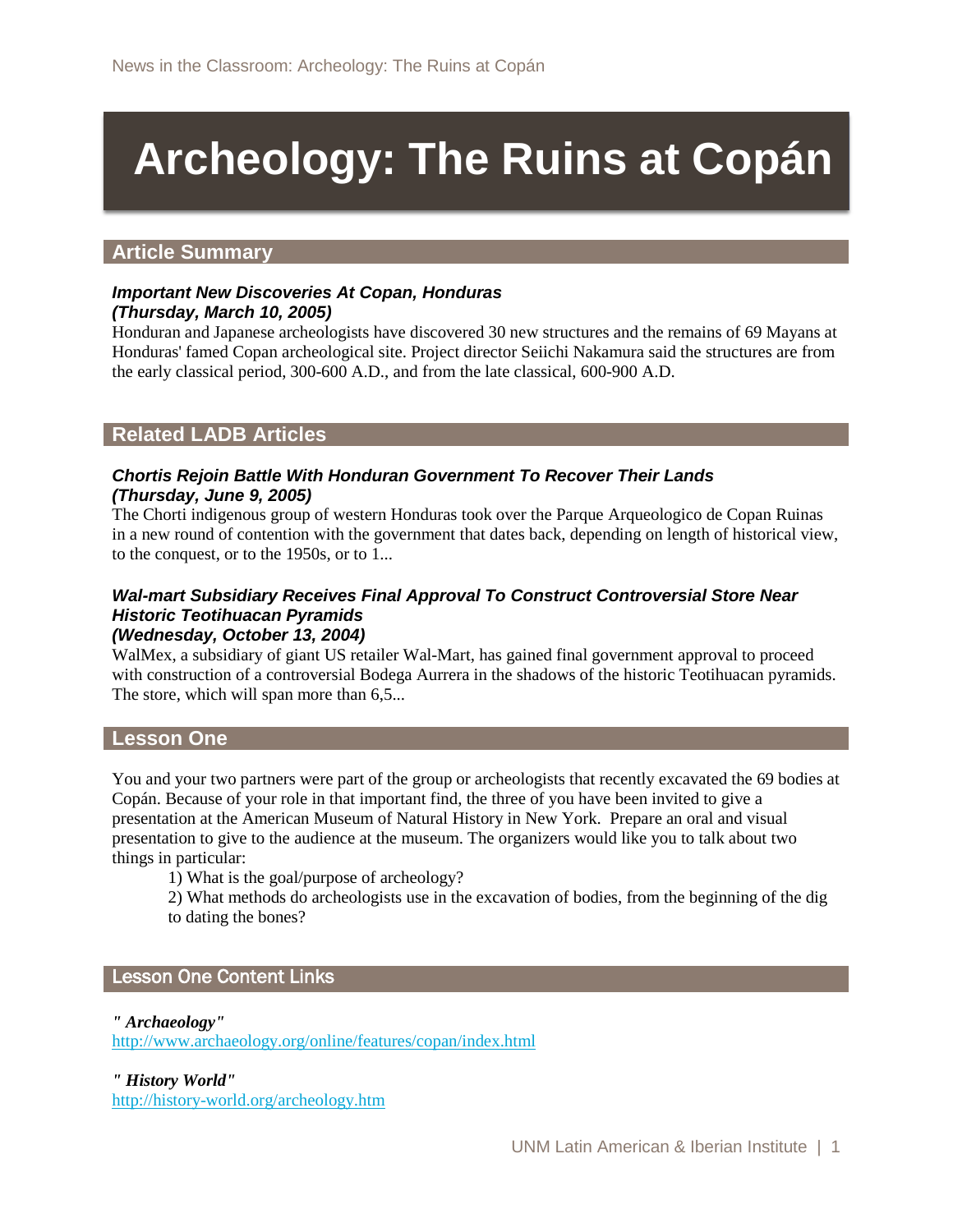*" Simon Fraser University: What Archaeologists do and don't do" <http://www.sfu.ca/archaeology/museum/ask/what.htm>*

*" BBC"*

[http://www.bbc.co.uk/history/ancient/archaeology/carbon\\_dating\\_01.shtml](http://www.bbc.co.uk/history/ancient/archaeology/carbon_dating_01.shtml)

#### *" Discovery Channel Radiometric Dating Video*

<http://science.discovery.com/videos/100-greatest-discoveries-shorts-radiometric-dating.html>

#### *" Unmuseum"*

<http://www.unmuseum.org/archaeol.htm>

#### **Lesson Two**

As the leader of a tour group, you and your partners have been assigned to guide a group of Japanese vacationers on a tour of Copán. Having never been to Copán, you need to compile some basic information about the site and about Mayan culture. To get ready for the tour, you should prepare the following:

- 1. Brief introduction to Honduras: Where is it located, what kind of people are there, what kind of government does it have, what are some of its major cultural characteristics?
- 2. Overview of the site as a whole: What was its major function(s), when was it occupied, how many people lived there, how was society structured, and why might the people have left?
- 3. Brief information about some of the major structures there (especially the major temples, stellae, and ball court): What were they used for and what do they tell us about Mayan culture?
- 4. Information about hieroglyphics at the site: What are the characteristics of this kind of writing, how well understood is it today, and where is seen preserved at Copán?
- 5. Connections between Copán and other Mayan sites: To what degree was it tied to other Mayan sites, what kinds of goods were traded, and what cultural characteristics were shared?

# **Lesson Two Content Links**

*"Collapse: Why do Civilizations Fail: The Maya" <http://www.learner.org/exhibits/collapse/mayans.html>*

*" Hieroglyphics and History at Copán" <http://www.peabody.harvard.edu/Copan/text.html>*

*" Misericordia College: Copán, Honduras" <http://www.misericordia.edu/users/davies/maya/copan.htm>*

#### *" Copán Ruins"*

*<http://www.honduras.net/copan/ruins/mainplaza.html>*

*" Omniglot: Writing Systems and Languages of the World" <http://www.omniglot.com/writing/mayan.htm>*

*" Mesoamerican Writing Systems" <http://www.angelfire.com/ca/humanorigins/writing.html>*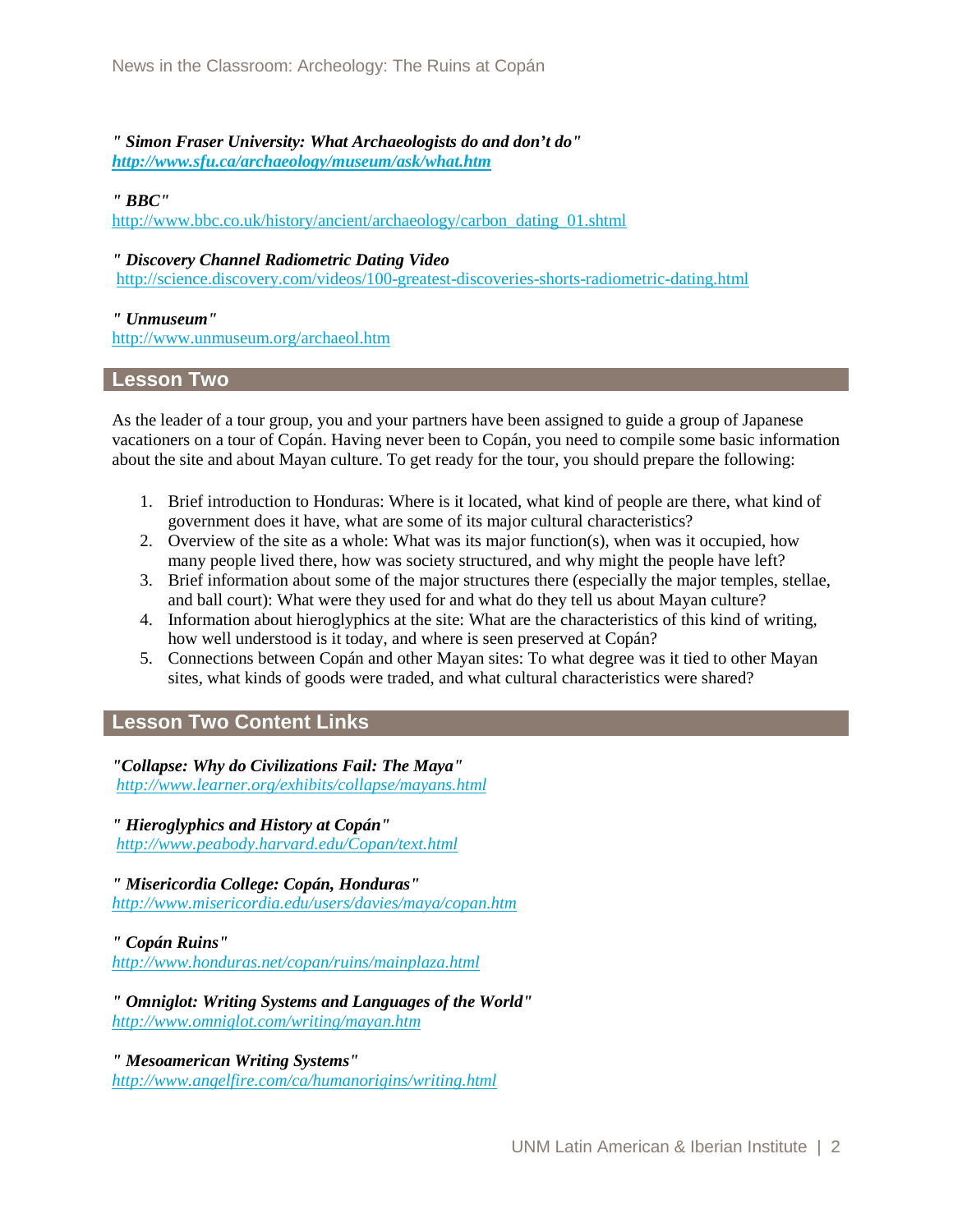# **Important New Discoveries At Copan, Honduras**

ISSN: 1089-1560 LADB Article ID: 052126 Category/Department: General Date: Thursday, March 10, 2005 By: Mike Leffert

Honduran and Japanese archeologists have discovered 30 new structures and the remains of 69 Mayans at Honduras' famed Copan archeological site. Project director Seiichi Nakamura said the structures are from the early classical period, 300-600 A.D., and from the late classical, 600-900 A.D.

It is believed that Copan was abandoned after 900 A.D. because of overpopulation. The human remains were estimated to be 1,450 years old, putting the people in walking-around condition at about 550 A.D. Also found, according to Nakamura, were offerings in and around the burial sites and very valuable artifacts near the remains of a 12-year-old child, indicating the child was a member of Copan high society.

This is not Nakamura's first great find at Copan. In 2000 his team discovered a tomb filled with jade offerings and painted ceramics. He was surprised at that discovery because it was in an area thought to have no pre-Hispanic remains. The reason for the find was that he was doing test excavations prior to the building of a road linking the Copan ruins with El Florido on the Guatemalan border. Copan lies just inside Honduras, and Guatemalans are the most frequent tourists to the ruins. Most impressive among the artifacts at the 2000 site were two large jade pectorals, one almost 24 cm long with the image of a god in the early classic style, the other carved with a design indicating that the tomb's occupant was a ruler. The importance of this, said the scientist, was that, "if a king or queen's tomb was placed outside of the acropolis, it would require us to rethink our traditional interpretations of the sociopolitical organization of Copan. This discovery could possess huge significance for all studies of Maya occupation at the site."

Further investigation led to the opinion that the tomb was that of a king, making him the eighth of Copan's 16 kings to have been discovered. It might have been paved over The 2000 discovery halted the road building and might thereby have prevented this latest from being lost under the hard crust of development. The new find is located near the entrance to the Grupo Principal where, said Carmen Julia Fajardo of the Instituto Hondureno de Antropologia e Historia (IHAH), "a group of high-ranking people lived, with homes joined by courtyards, and the quantity of offerings that have been found is incredible." Nakamura said of the 69 human remains, "We believe these remains belong to the families of the tenth Maya ruler, Luna Jaguar." The artifacts included more than 450 vessels, jade musical instruments, stones, conchas, and ceramics.

The new site will not be open to tourists until 2007. It will take that long to restore the buildings. Since 1998, Japan has spent US\$4.1 million on Copan archeological projects. Copan, 305 km west of Tegucigalpa, flourished between 250 A.D. and 900 A.D. It was part of a Mayan empire that stretched across southern Mexico, Belize, Guatemala, El Salvador, and Honduras. Historians believe that the first reports of the existence of Copan were from Diego Garcia de Palacios, a representative of King Felipe II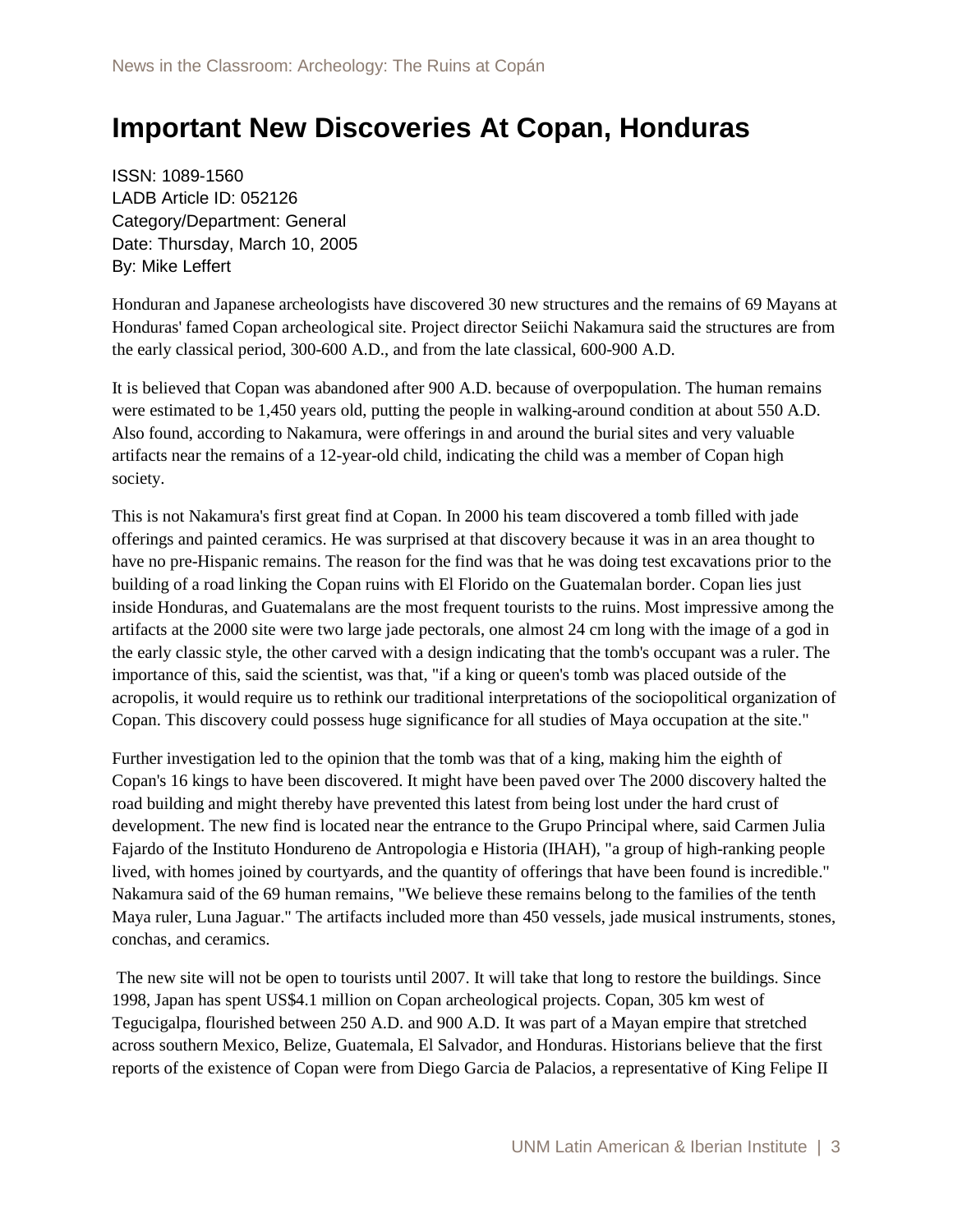of Spain, who wrote to the crown of the site on March 8, 1576. In the 1840s, US explorers John L. Stephens and Frederick Catherwood brought Copan to international prominence.

[Sources: archeology.org, 11/28/00; Reuters, 05/29/01; Prensa Libre (Guatemala), 02/06/05; ACAN-EFE, 03/06/05; Associated Press, 03/07/05; Hondudiario (Honduras), 03/09/05]